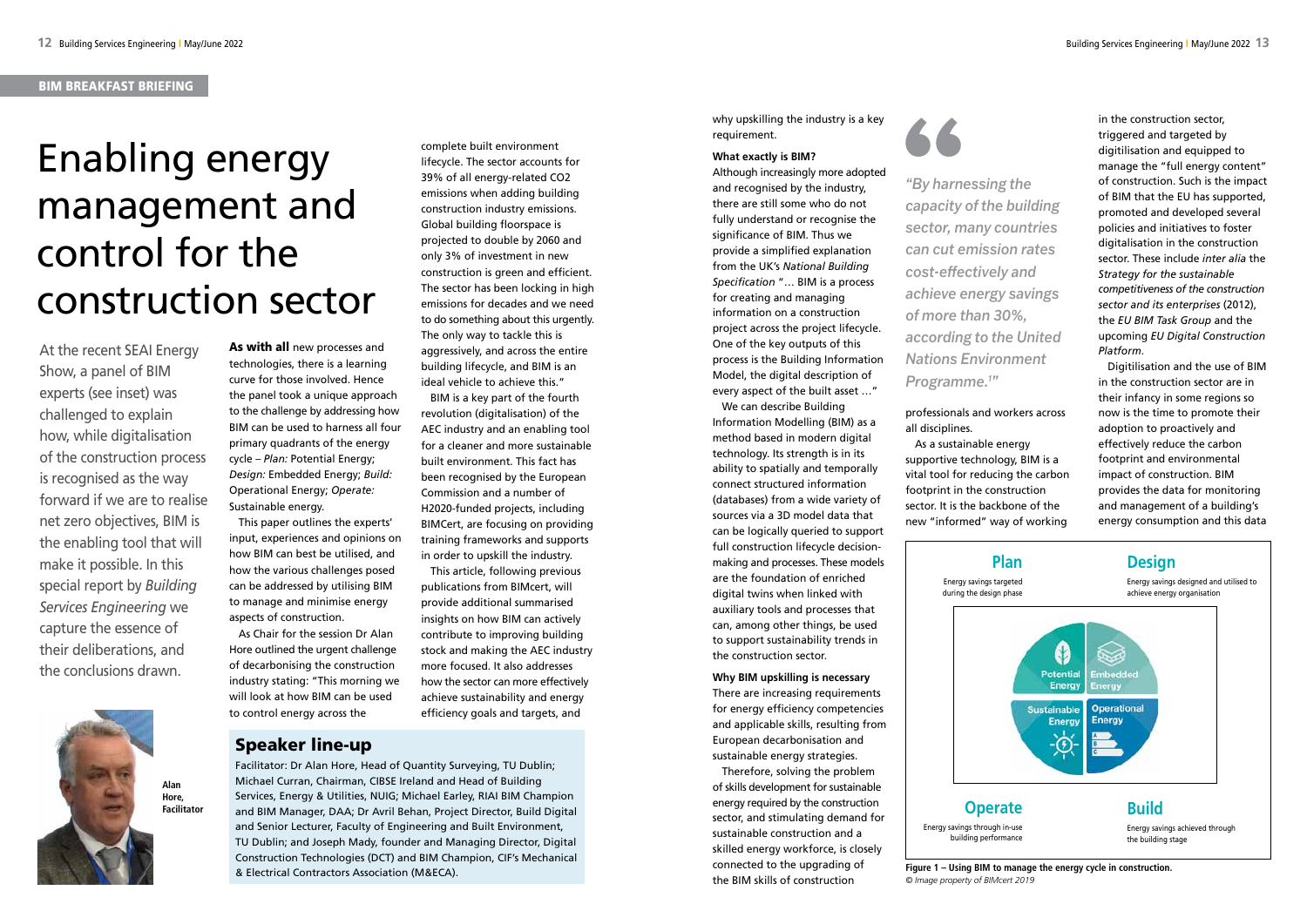can be used as information to make informed decisions on how best to manage the entire energy cycle of a building.

There are four segments within the energy life cycle in construction – potential, embedded, operational and sustainable energy. These four segments combined account for all the energy used in the complete construction lifecycle. They are mutually dependent and, as a result, cannot be considered separately. Decisions and actions are not mutually exclusive; decisions made within one segment have significant impacts across the entire energy circle. See Figure 1.

BIM-based energy modelling provides several benefits, including more accurate and complete energy performance analysis in early design stages, improved lifecycle cost analysis, and more opportunities for monitoring actual building performance during the operation and sustaining phases.

In addressing the audience at the start of the session, Eamon Sheils from SEAI highlighted the importance of taking a holistic and innovative approach to dealing with the challenges of climate change. He stated: "We cannot hope to meet our ambitious targets for 2030 and beyond without using every available tool at our disposal. SEAI, in our role to drive action in this area, recognise the potential of BIM to play a significant part in meeting this challenge. The ability to consider the sustainability of a building over its whole lifecycle and beyond, at its very inception, is the best way to ensure that we do not create adverse impacts from our national stock into the future. The ongoing monitoring of building performance is another essential aspect which we at SEAI would fully endorse."



## **targeted during the design stage**

## Planning and designing

In addressing the primary energy quadrant section of the session Michael Earley, RIAI BIM Champion and BIM Manager, DAA stated:

"Every organisation that is responsible for planning, delivery, management and operation of building and infrastructure assets needs to establish a vision for sustainability which is executed through policy, strategy, management systems and guidelines. The execution of sustainability must be embedded in all phases of the delivery of a built asset, from assessment and need through to operation. BIM is a very important tool which allows building assets to be analysed and documented in a collaborative manner that is necessary to achieve a cohesive approach to the sustainable delivery of projects."

Energy savings are planned and targeted during the design phase. The intent is to utilise BIM tools to proactively reduce the gap between predicted and actual building performance. BIM can be used to model buildings and sequentially perform multiple analyses, enabling energy performance prediction that can be applied to compare design alternatives, allowing for an improved final decision.

*BIM the enabler* – This involves using BIM as an enabler of effective collaboration between design disciplines and reducing performance disparity from conception. The BIM collaboration method and tools allow for more efficient coordination and avoidance of errors. This leads to a more efficient construction process, avoiding wastage and contributing to decarbonisation during this phase.

*Fast and accurate processing* – BIM software, based on the 3D data-enriched model, allows for simulations such as solar paths, solar gains, thermal behaviour and testing of M&E systems. Those, allied to other digital technologies such as cloud computing, AI and machine learning, are already – and will increasingly – allow testing and evaluation of several design options until we find the best solution.

The design stage will improve as BIM allows for better-informed decisions by cataloguing and predicting the future behaviour of the building more accurately with a data-based process.

*Visualisation of energy load*s – BIM tools allow us to analyse the model, enriched with the correct input of data, as well as to calculate and graphically visualise/represent the loads and performance of the building. They allow an easier, clearer and more direct interpretation and understanding of design choice and changes impacting building performance.

*Performance ratio comparision* – BIM tools additionally facilitate quantification (5D) which, when allied with simulation tools, permits a better-informed cost versus performance ratio comparison. That helps make informed decisions about the feasibility of design options, as well as comparison of the predictable energy savings and

linked cost savings during the operational phase against the investment that is required in the construction phase. This is of the utmost importance to clearly illustrate that sustainability and energy efficiency are not only environmentally necessary but can also be profitable.

*Full lifecycle approach* – BIM involves a full lifecycle approach in the AEC industry, and the model is a digital twin of the built asset. BIM simulation tools enable the establishing and planning, from the inception/design phase, of a roadmap towards the most efficient way to run the building in the future.



## **2. Embedded energy – targeted during the construction stage**

#### Building

Joseph Mady, Managing Director, Digital Construction Technologies (DCT), presented on Section 2 of the energy quadrant, the design stage that encompasses embedded energy. He opened his part of the presentation stating: "We need to fundamentally change our approach to how we design our buildings to ensure that we are building now for the future with 'building to disassemble' at the core of our methodologies."

BIM is recognised as a tool to support the visualisation of a building's energy performance. It covers sequence and schedule of construction aimed towards the application of sustainable construction materials and techniques, with minimum waste of energy and materials.

This enhanced approach using the BIM 4D (time scheduling simulation) and 5D (quantification) tools, allows for more efficient project management in the



construction phase, coordinating the works better, reducing construction time, avoiding clashes and coordinating the delivery of materials to site.

BIM virtually recreates not only the building but also the full site and its operations, enabling better preparation and coordination before any work commences. Using the 3D BIM model integrated with VR and AR technologies, site work can become more efficient and faster. BIM-based digital design and visualisation also permits the better use, planning and site delivery of pre-fabricated components. In addition, data-rich BIM product catalogues can justify and enable an increased use of local materials. Using digital scanning, combined with BIM processes, integrates different digital data inputs and outputs into new digital workflows applied to construction.

This is a significant benefit of the 4th revolution, of which BIM is an integral part. For example, in the case of an existing building, a digital survey allows measurement of key hotspots requiring energy efficient improvements. BIM design can simulate and predict how to improve these, and how to implement advancements during the construction phase. During and after construction this can be re-measured, reusing the digital scanning techniques, and compared to the BIM model data to verify

and reduce the gap between predicted design performance and built performance.

If we account for all this, it becomes evident that the reduction of waste – for example the carbon footprint of material transport and extra material required in case of clashes and amendment, in addition to surplus energy spent on installation and construction – is better achieved using BIM tools. Additionally, this improves construction quality and brings the predicted and actual energy performance in buildings even closer.



**Operate** 

**3. Operational Energy – targeted during the operation/service stage**

Dr Avril Behan, Project Director, Build Digital and Senior Lecturer, Faculty of Engineering and Built Environment, TU Dublin led the presentation on Operational Energy.

She began by saying: "Skills matter … the construction sector must look to foster a digital culture that encourages continuous learning, agile development and innovation.

"With pioneering projects such as ARISE and BIMcert, the digital transformation of the sector is well underway. With enhanced skills across the workforce we can close the design performance gap and significantly control the operational



**Joseph Mady**



**Avril Behan**